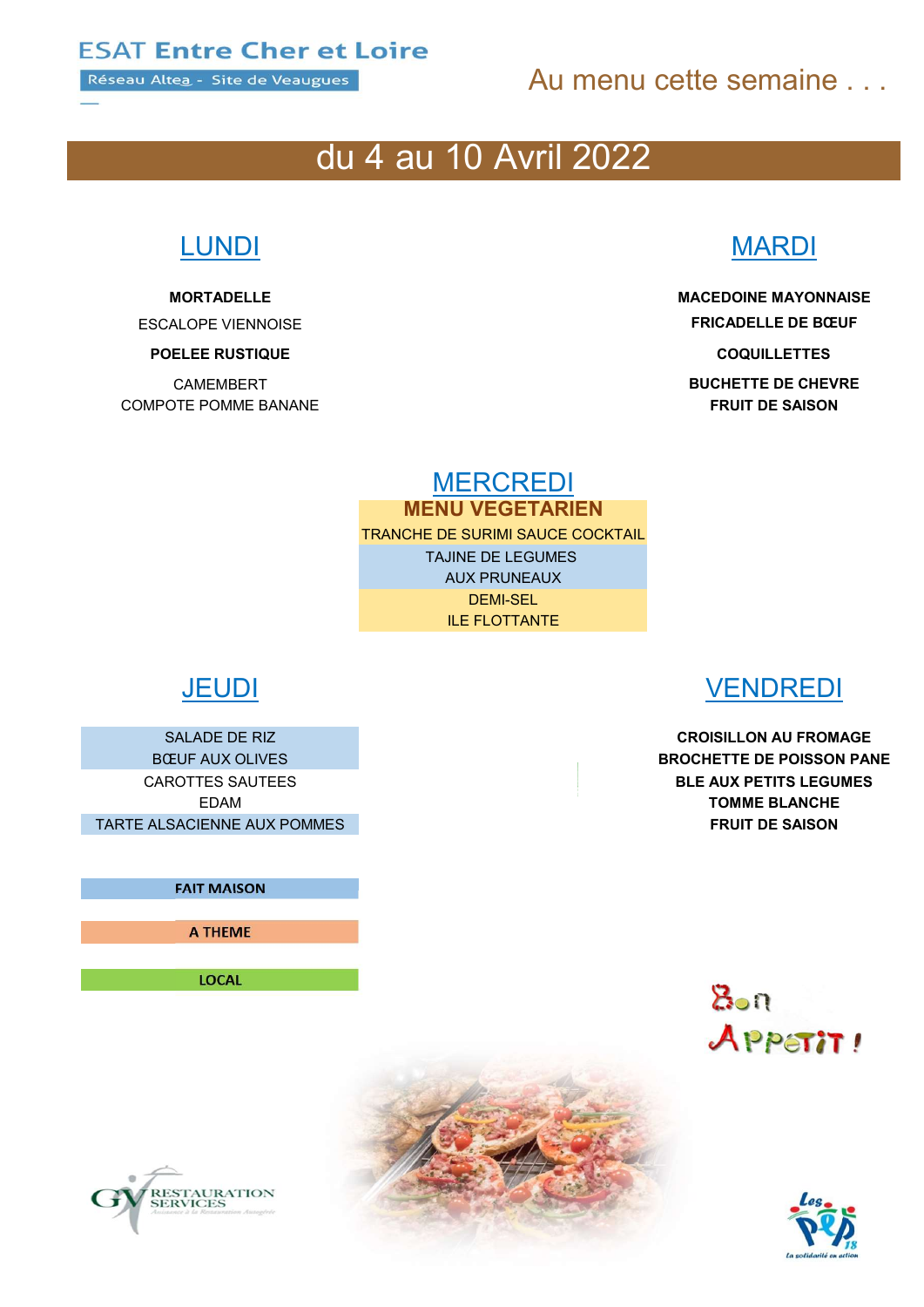Réseau Altea - Site de Veaugues

# Au menu cette semaine . . .

# du 11 au 17 avril 2022

GRATIN DE POMMES DE TERRE ET CHOUX FLEUR PETITS POIS A LA FRANCAISE

# LUNDI MARDI

DUO BETTERAVES ET MAIS SALADE DE POMMES DE TERRE SAUCISSE DE FRANCFORT **EXECUTEM ENTITE DE PORC A LA PROVENCALE** 

MUNSTER **SAINT MORET FRUIT DE SAISON COCKTAIL DE FRUITS** 

# **MERCREDI**

PAIN DE POISSON MAYONNAISE BLANQUETTE DE DINDE A L'ANCIENNE POMMES DE TERRE

MORBIER

FRUIT DE SAISON

MENU VEGETARIEN LASAGNE DE PETITS LEGUMES **HOKI SAUCE CITRON** 

FAIT MAISON

A THEME

LOCAL



SALADE COLESLAW PATE DE CAMPAGNE CORNICHONS **BROCOLIS** EMMENTAL RONDELE LIEGEOIS VANILLE SEMOULE







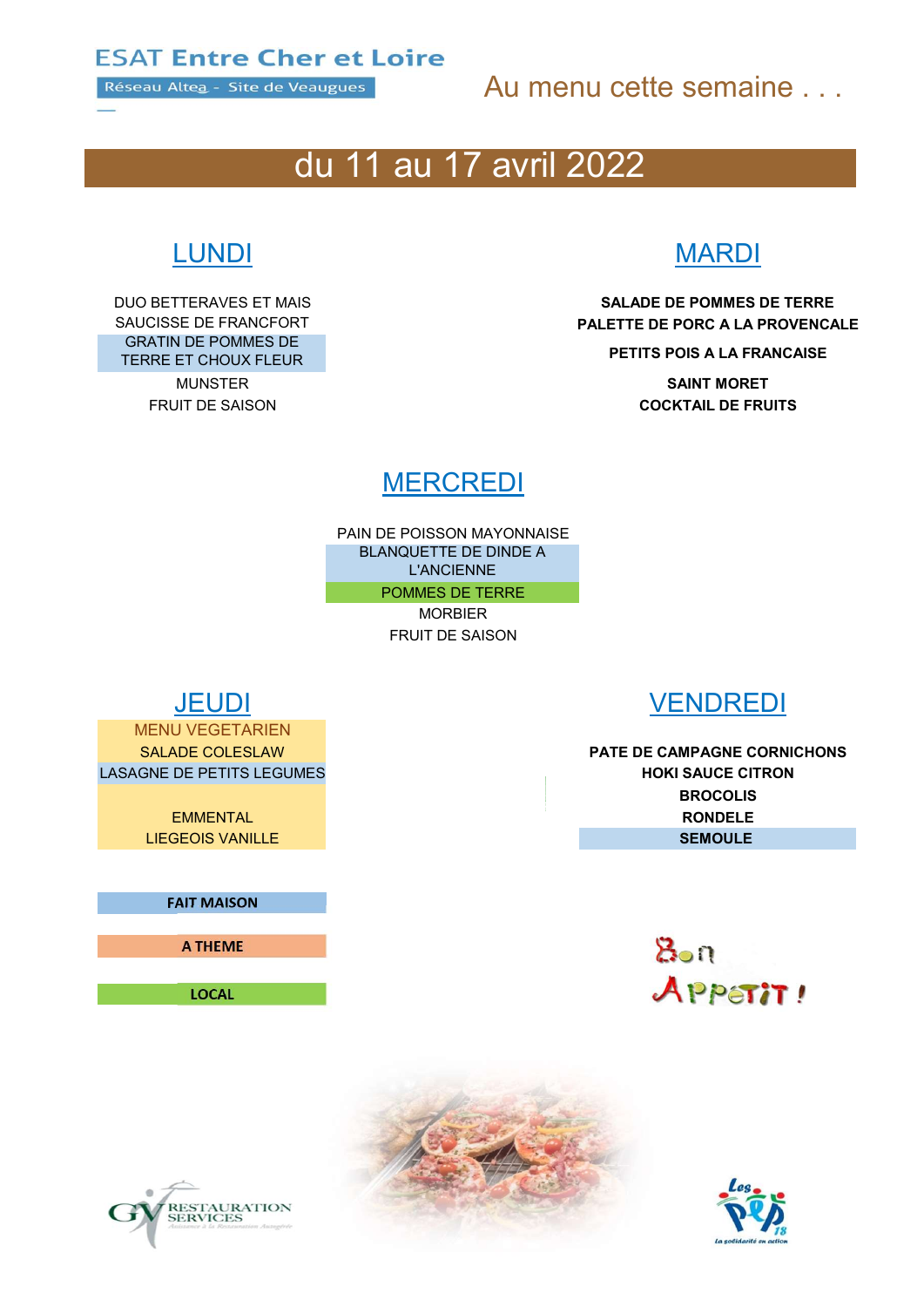Réseau Altea - Site de Veaugues

# Au menu cette semaine . . .

# du 18 au 24 avril 2022

MOUSSE DE CANARD BETTERAVES CUBES LAPIN A LA DIABLE CORDON BLEU ST ALBRAY **BLEU** 

# LUNDI MARDI

POMMES NOISETTE **POMMES NOISETTE** DESSERT DU CHEF COMPOTE DE POMMES

# **MERCREDI**

DUO DE CAROTTES ET CELERI RAPE COUSCOUS AU POULET ET SA GARNITURE KIRI FRUIT DE SAISON

MENU VEGETARIEN TOMATES ET MAIS VINAIGRETTE AND THE CHOUX FLEUR MIMOSA

FAIT MAISON

A THEME

LOCAL





CHILI CON CARNE **PAUPIETTE DU PECHEUR** SALADE VERTE ET POMMES DE TERRE **CARRE FRAIS EMMENTAL GATEAU BASQUE FRUIT DE SAISON** 

> $8$ on APPETIT!

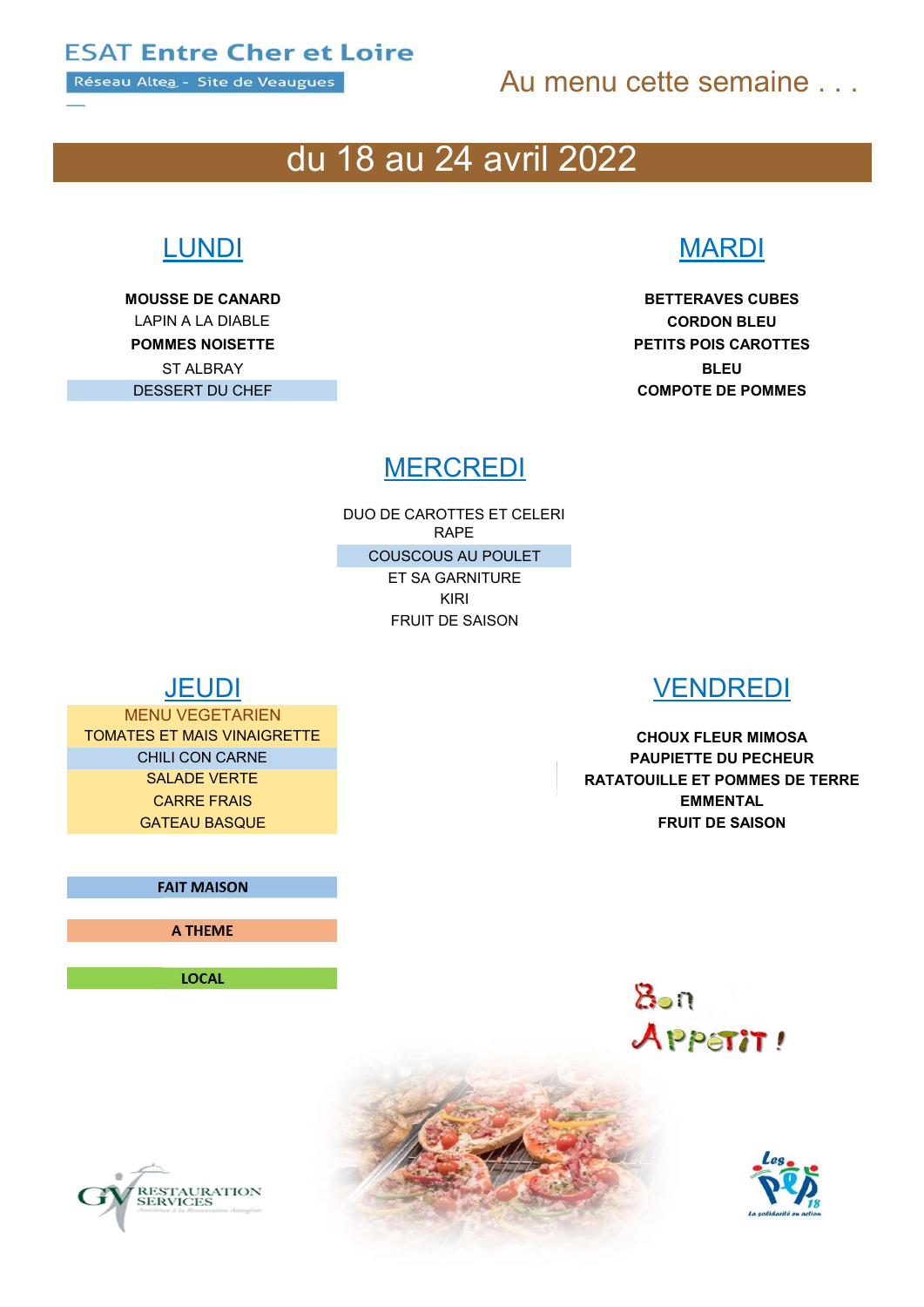Réseau Altea - Site de Veaugues

Au menu cette semaine . . .

# du 25 avril au 1er mai 2022

## EMINCE DE CHOUX ROUGE CELERI REMOULADE

## SAUTE DE POULET CACAHUETES SAUCISSE FUMEE

# LUNDI MARDI

POELEE ASIATIQUE **PURE DE POMMES DE TERRE** ST NECTAIRE **SAINT MORET** FRUIT DE SAISON COCKTAIL DE FRUITS

## **MERCREDI**

MENU VEGETARIEN SALADE MARCO POLO STEAK VEGETAL HARICOTS VERTS PERSILLES YAOURT NATURE CREPE AU CHOCOLAT

ROTI DE PORC SAUCE MOUTARDE **BRANDADE DE POISSONS** RIZ PILAF SALADE VERTE MONTCADIE VACHE QUI RIT **FRUIT DE SAISON ILE FLOTTANTE** 

FAIT MAISON

A THEME

LOCAL

## JEUDI VENDREDI

BETTERAVES A L'AIL SALAMI CORNICHONS





RESTAURATION<br>SERVICES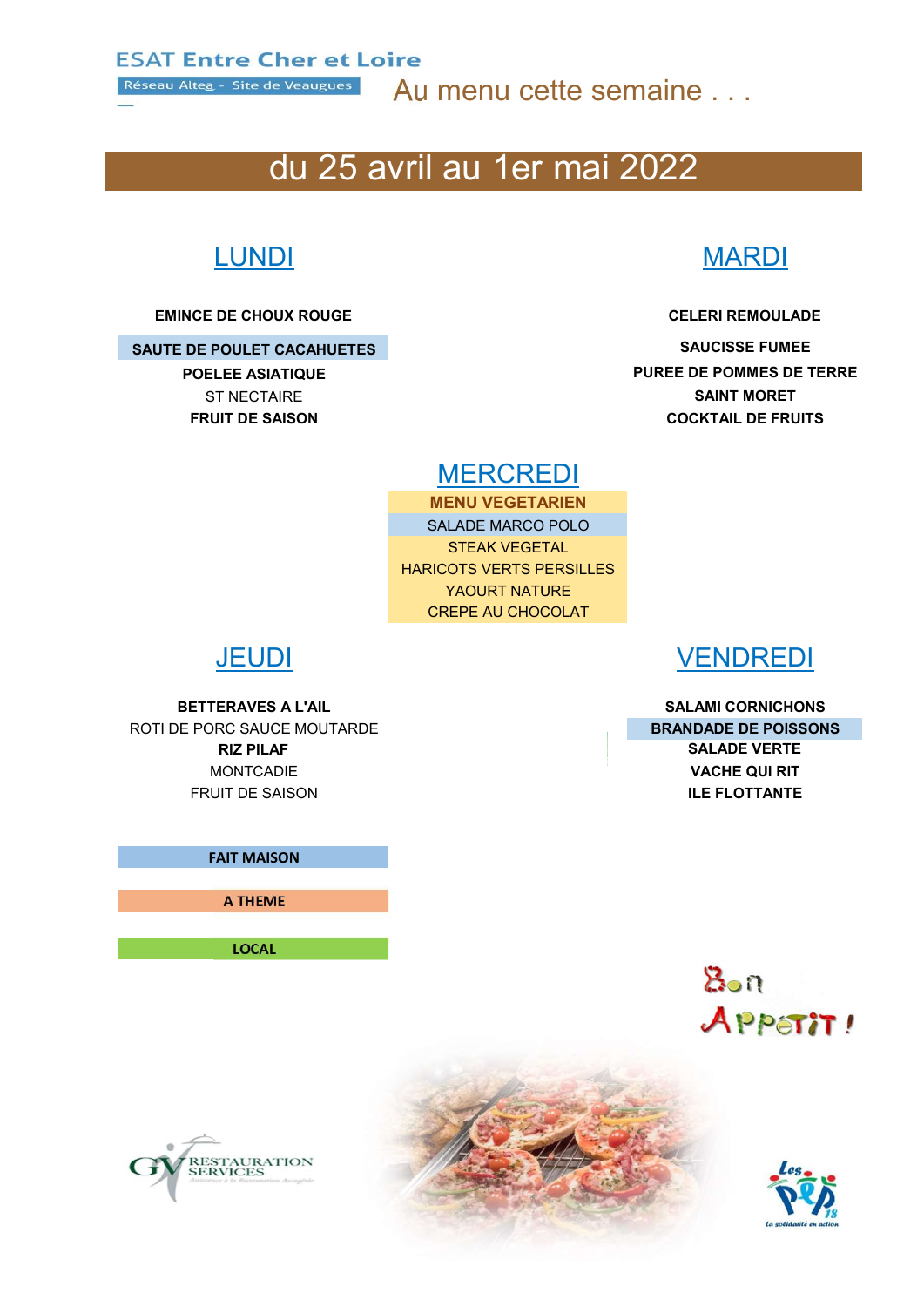Réseau Altea - Site de Veaugues

# Au menu cette semaine . . .

# du 2 au 8 mai 2022

PIPERADE DE LAGUMES **FROMAGE BLANC MIMOLETTE BEIGNET FRAMBOISE** FRAMBOISE THE SAISON SERVER AND THE SAISON SERVER ASSESSED. THE SAISON SERVER ASSESSED.

# LUNDI MARDI

MENU VEGETARIEN **TABOULE** TABOULE **CHOUX FLEUR VINAIGRETTE POISSON PANE** CURRY DE LENTILLES

# **MERCREDI**

CONCOMBRES SAUCE CREME SAUTE DE DINDE POMMES DE TERRE SAMOS ENTREMET A LA NOIX DE COCO

SARDINES ET MICRO BEURRE PIEMONTAISE SARDINES ET MICRO BEURRE JARDINIERE DE LEGUMES CHOUX DE BRUXELLES CAMEMBERT GOUDA

## FAIT MAISON

A THEME

LOCAL



CUISSE DE POULET DOS DE COLIN SAUCE CURRY FRUIT DE SAISON MOUSSE CHOCOLAT AUX ECLATS CRAQUANTS